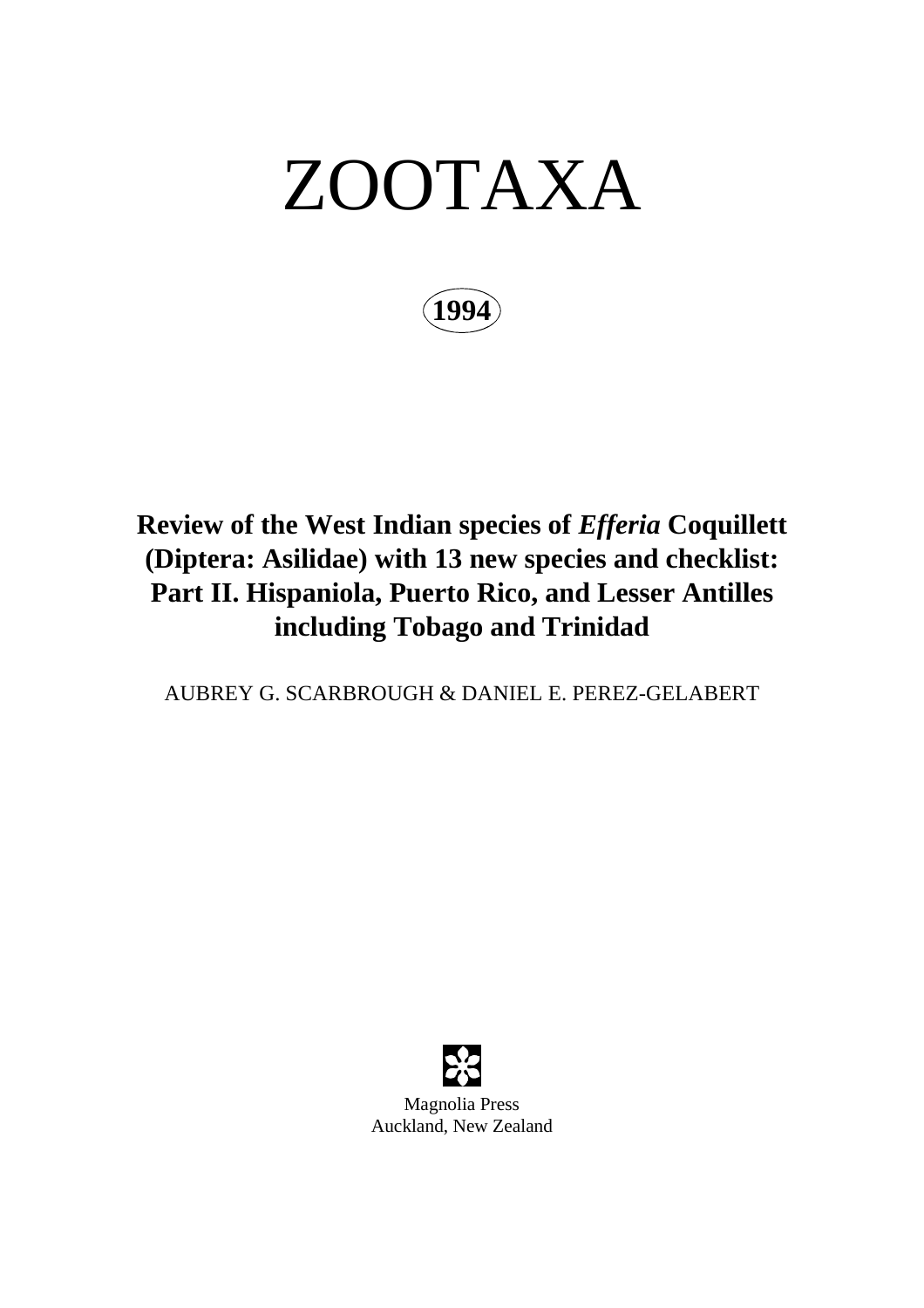Aubrey G. Scarbrough & Daniel E. Perez-Gelabert **Review of the West Indian species of** *Efferia* **Coquillett (Diptera: Asilidae) with 13 new species and checklist: Part II. Hispaniola, Puerto Rico, and Lesser Antilles including Tobago and Trinidad** (*Zootaxa* 1994)

66 pp.; 30 cm. 4 Feb. 2009 ISBN 978-1-86977-321-2 (paperback) ISBN 978-1-86977-322-9 (Online edition)

FIRST PUBLISHED IN 2009 BY Magnolia Press P.O. Box 41-383 Auckland 1346 New Zealand e-mail: zootaxa@mapress.com http://www.mapress.com/zootaxa/

© 2009 Magnolia Press

All rights reserved.

No part of this publication may be reproduced, stored, transmitted or disseminated, in any form, or by any means, without prior written permission from the publisher, to whom all requests to reproduce copyright material should be directed in writing.

This authorization does not extend to any other kind of copying, by any means, in any form, and for any purpose

other than private research use.

ISSN 1175-5326 (Print edition) ISSN 1175-5334 (Online edition)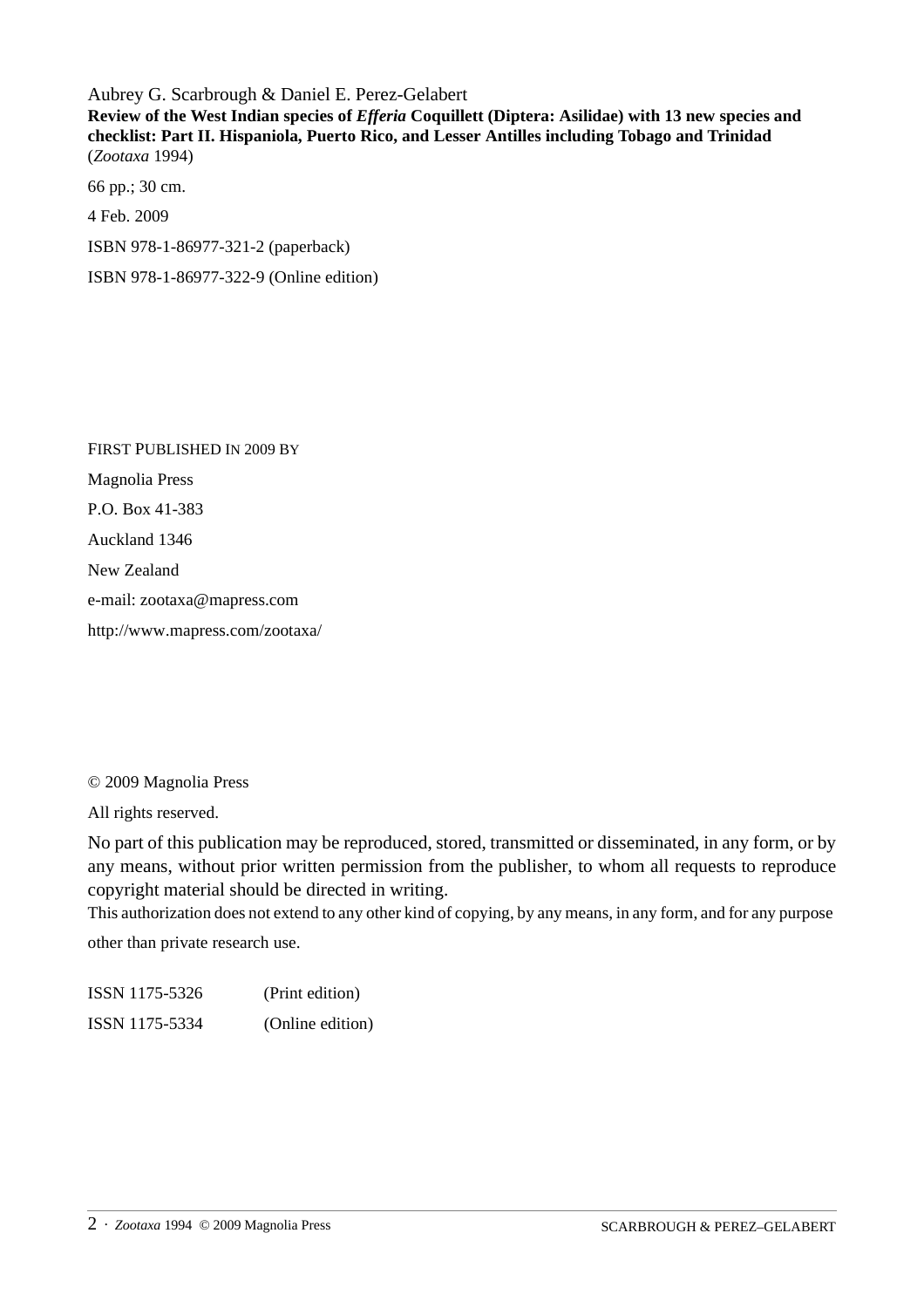Copyright © 2009 · Magnolia Press



### Review of the West Indian species of *Efferia* Coquillett (Diptera: Asilidae) with 13 new species and checklist: Part II. Hispaniola, Puerto Rico, and Lesser **Antilles including Tobago and Trinidad**

AUBREY G. SCARBROUGH<sup>1</sup> & DANIEL E. PEREZ-GELABERT<sup>2</sup>

<sup>1</sup>Visiting scholar, Department of Entomology, University of Arizona, Tucson, AZ 85741. E-mail: saubrey05@q.com <sup>2</sup>Department of Entomology, National Museum of Natural History, Smithsonian Institution, P.O. Box 37012, Washington, DC 20013-7012. E-mail: perezd@si.edu

#### **Table of contents**